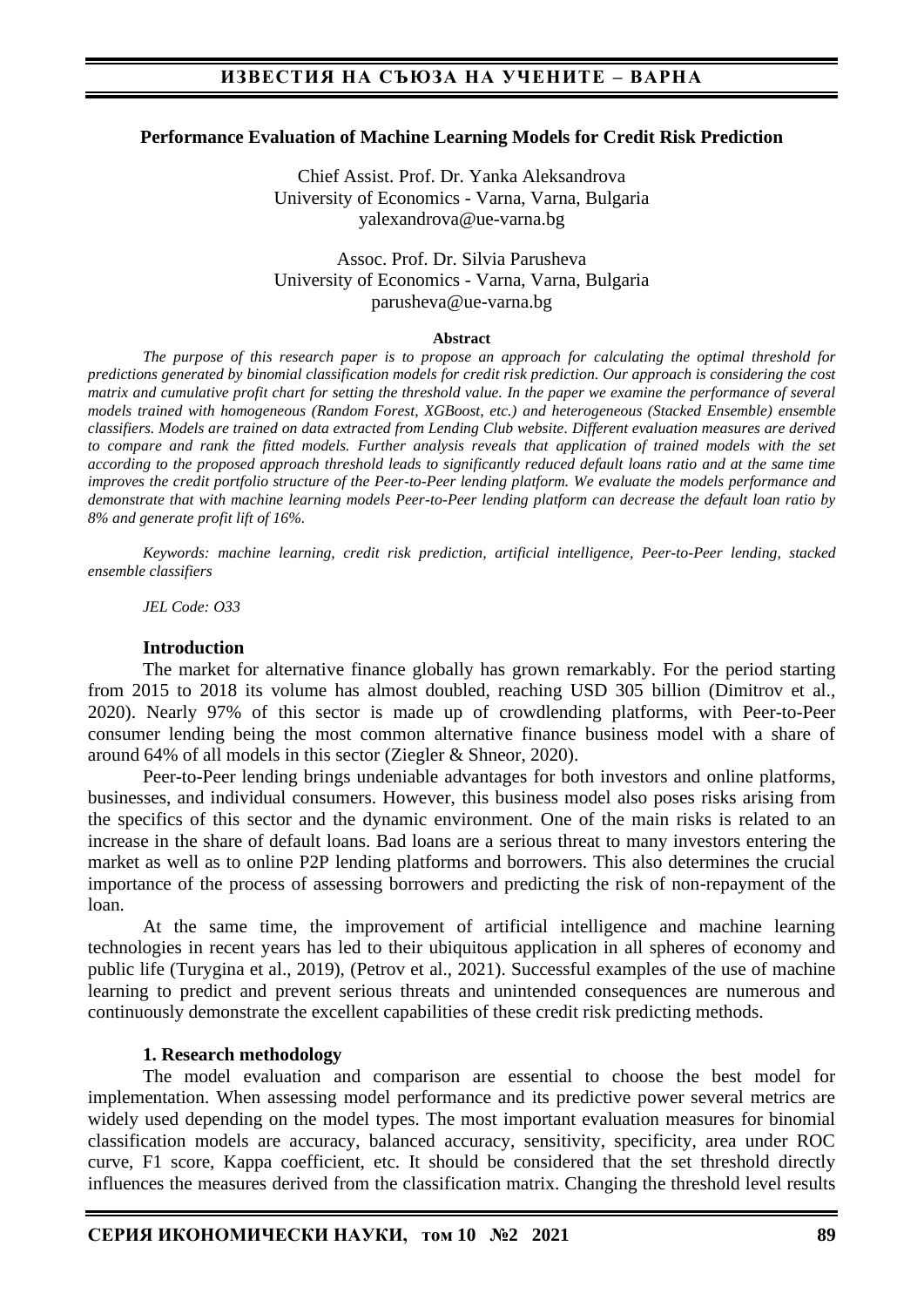in a change in values of true positive (TP), true negative (TN), false positive (FP) and false negative (FN) cases. To determine the threshold machine learning algorithms usually set it at such level as to achieve the best value of F1 score. However, when implementing machine learning models in the credit approval process it should be considered not only the mentioned measures but the results from the model implementation.

When choosing the best model, we propose to calculate and consider the cost matrix (Gutzwiller & Chaudhary, 2020). The costs in the matrix are marked with C (i, j) and are equal to the average costs associated with misclassification of class i cases in class j. For example, C (1,0) is the cost to the company of classifying bad credit as good. When lending, these costs equate to the average loss from a bad loan. Costs due to incorrect classification of good credit as bad - C (0,1) are lost profits and equal to the average profit from the loans repaid.

To compare the different models in terms of the possible financial result of their implementation, we propose to use a profit growth metric (Lift) that shows the percentage change in the result with and without the application of machine learning models. We denote as positive cases loans fully paid on term. This metric is calculated as in (1).

$$
Lift\ (\%) = \frac{TP * C(0,1) + FP * C(1,0)}{(TP + FN) * C(0,1) + (TN + FP) * C(1,0)} - 1 \qquad (1)
$$

It can be concluded from (1) that the highest lift would give a model where there is a minimum number of false negative and a maximum number of true negative cases. If the product of the number of false negative and average profit is greater than the absolute value of the product of truly negative cases and their respective misclassification costs, it will have a positive increase in the financial result and therefore a profit from the application of machine learning. Otherwise, the model will result in a loss for the online lending company.

Online P2P lending companies should strive to maximize profits but should at the same time maintain the default loans ratio within acceptable limits. As a result of the application of a machine learning model, the share of bad loans is calculated as in (2).

$$
Default\ ratio = \frac{FP}{TP+FP} \tag{2}
$$

The next step is to determine the optimal threshold for generating the predictions. A threshold of 0.5 is usually set for classification models, but this value does not always lead to optimal performance metric values. A decrease of the threshold below 0.5 increases the number of positive predictions, but also the false positive count. Respectively, an increase of the threshold above 0.5 increases the number of false predictions which can lead to an increase in the number of false negatives cases. The appropriate threshold for the best false positive rate can be determined by the ROC curve as well. In this case, however, we are looking not only for a model that is accurate, but also one that allows optimal financial results to be achieved from its implementation, while naturally also observing an acceptable default credit ratio and false positive cases.

To determine the optimal threshold, we propose the following sequence of steps:

- 1. The trained binary classification model is applied to the data set and predictions are generated in the form of a probability of belonging to each of the two classes.
- 2. The data set is sorted in increasing order of the estimated probability of belonging to the positive class (p0).
- 3. The accumulated financial result for the entire data set is calculated. The revenue is the interest paid on the good loans and the costs – the outstanding part of the principal for bad loans.
- 4. A threshold should be determined where the financial result is optimal. For better performance, we recommend building a graph of the cumulative financial result at the different thresholds (see Figure1)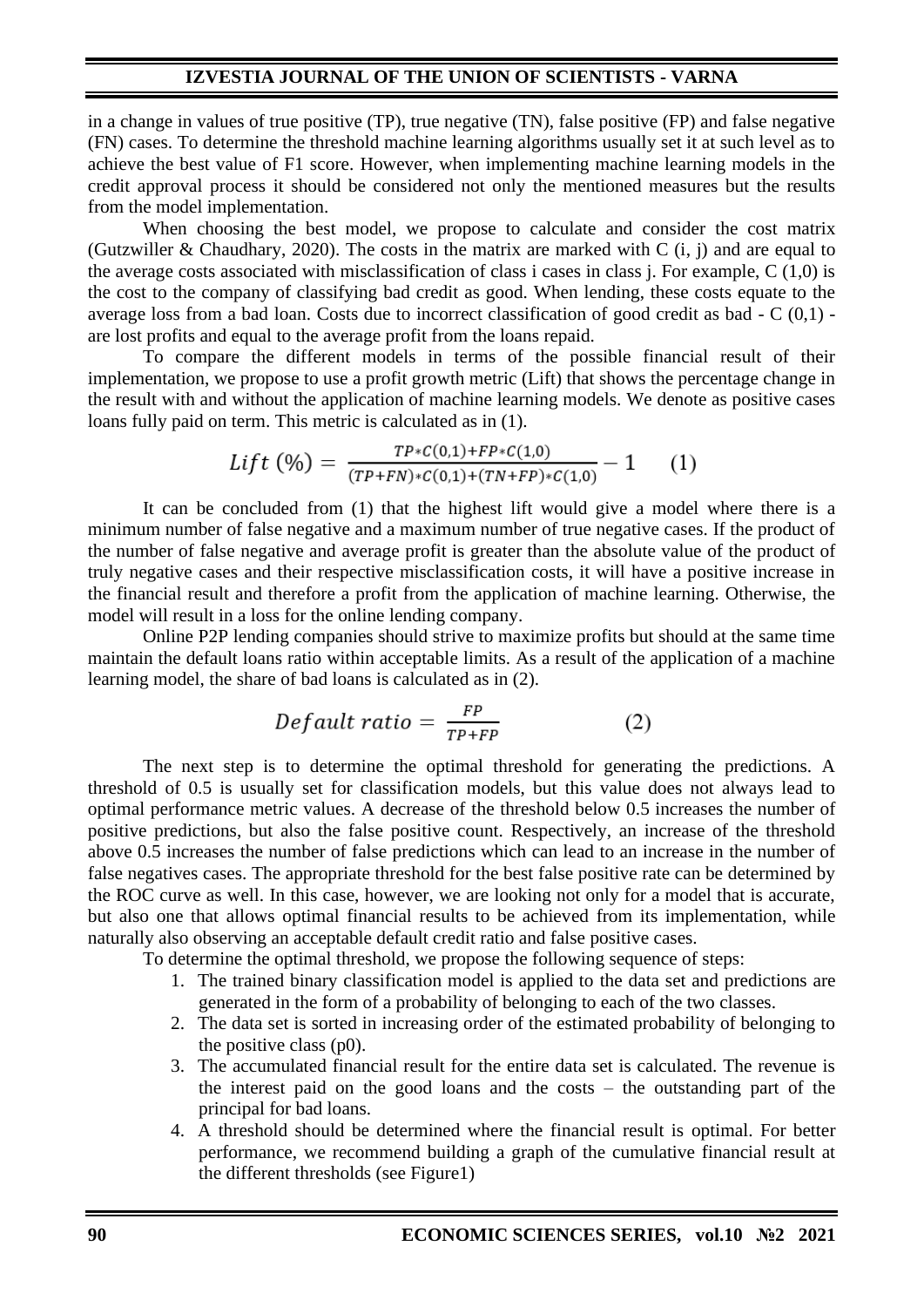

Figure 1. Cumulative financial result at different thresholds (p0)

The chart presented on Figure 1 provides an opportunity to visually explore the advantages of applying the trained model for predicting the status of loans. The cumulative result for probability threshold  $p0<sub>i</sub>$  is calculated using the following equation (3):

$$
CumResult_j = \sum_{i=1}^{j} Result_i \, |p0_i \ge p0_j| \qquad (3)
$$

Result<sub>i</sub> is the financial result, profit or loss, for the ith case and cases from 1 to i belong to the positive class with probability greater than or equal to the probability at threshold  $j - p0$ . The financial result in point A (see Figure 1) is equal to the sum of all profits and costs associated with loans granted and shows what is the financial result without machine learning implementation for credit status prediction. Since the data set is pre-sorted by increasing p0 values, then if the trained model had any predictive power at the beginning, negative cases (default loans) would prevail. The cumulative financial result sums up the profits and losses of all loans for which p0 is greater than or equal to the current threshold, and therefore at the beginning point A to point B there is an increase in profit due to the elimination of default loans. The increase in profit in the part of the graph from point A to point B shows the result of applying machine learning methods to predict default loans. However, with the p0 threshold increasing, more loans are classified as bad and fewer are approved, resulting in a reduction in profits due to lost income from solvent borrowers. At the end point C p0 is approximately equal to 1, which means that all loans are classified as bad and unapproved for financing and therefore the financial result is  $0 -$  no loss, but no profit.

After determining the value of the p0 threshold at which there is an optimal profit, the different performance metrics such as accuracy, specificity, sensitivity, F1 score, Kappa coefficient, etc. should be calculated. It is also important to analyze the default credit ratio after applying the machine learning model at the selected threshold.

### **2. Data cleaning and processing**

The dataset is downloaded from the Lending Club platform's website. This online P2P lending platform provides data in .csv for the loans granted since 2007. By 2016, the data are provided on an annual or several-year basis, and due to the increased number of loans from 2016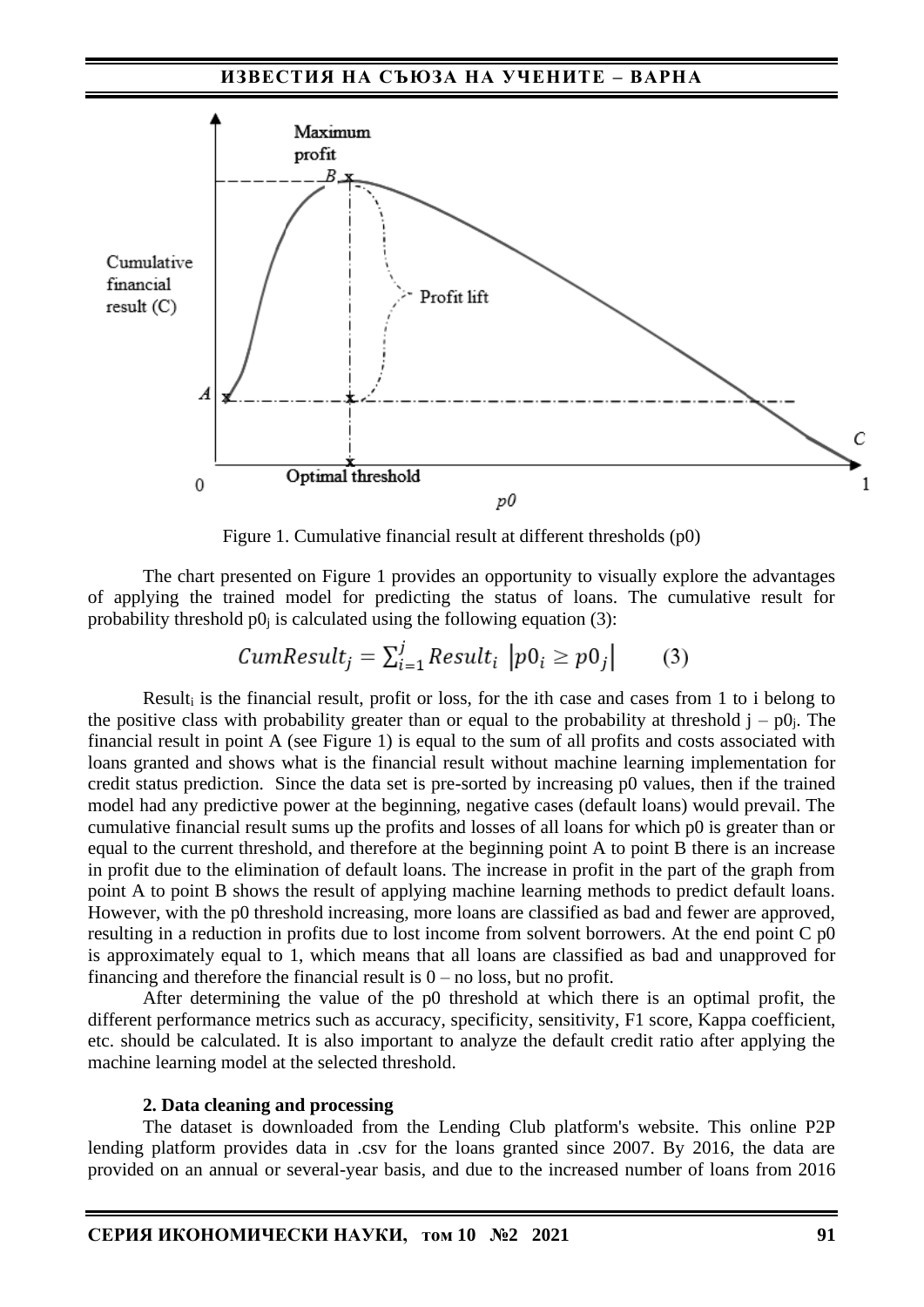data is published each quarter. The last set of data provided by Lending Club at the time of the survey is for the second quarter of 2020, updated on 28.07.2020.

When evaluating and predicting the probability of default of the loan applicant many predictors can be used. Polena and Regner (Polena & Regner, 2016) use demographics characteristics (gender, age, marital status), education, employment length, income. Zhou, Zhang and Luo (Zhou et al., 2018) consider loan purpose, interest rate. Wang (Wang et al., 2018) take into account debt to income ratio, loan term. Total borrower's financial assets are also included in research by Serrano-Cinca and Gutierres-Nieto (Serrano-Cinca et al., 2015) and Carmichael (Carmichael, 2014) use customer behavior in the set of the predictors of credit risk.

Data provided by Lending Club is a subject of numerous studies. Serrano-Cinca (Serrano-Cinca et al., 2015) select 18 factor variables classified into five groups: borrower assessment by the lending organization, credit characteristics, credit history and indebtedness. Similar are the variables selected by Carmichael (Carmichael, 2014). Ariza-Garzon (Ariza-Garzon et al., 2020) also include the employment length at the current work, previous experience with the P2P lending platform, state code of the borrower, FICO score.

When selecting variables involved in the structure of the data set subject to subsequent analysis, the following criteria are considered:

- low percentage missing values. All selected variables have a percentage of missing values below 3%.
- lack of constant values for all observations.
- Information value based on theoretical research in the field of creditworthiness assessment.

In order to examine the impact of important macroeconomic indicators, data about the effective funding rate (Federal Reserve Bank of St.Louis, 2021) and unemployment rate (Federal Reserve Bank of St.Louis, 2021) have been added to the set. The data is synchronized with the issue date of the loans. After elimination of current loans, the set contains data on 1 914 456 loans, of which approximately 80% have been fully repaid and 20% default.

The structure of the data set with selected variables is shown in Table I. Variables marked with "\*" are added at the feature engineering phase.

Appropriate techniques for outlier treatment were applied as outlier removal, capping and variable discretization. A significant part of variables contained missing values. Several R-packages for imputing missing values have been evaluated, such as MICE, Amelia, missForest, kNN. The conducted experiments showed that the best performing method with the smallest errors (root mean squared error, mean squared error, mean absolute error) is MICE which has been used for missing values imputation.

The final data set contained 1 467 296 cases describing credits from 2012 to 2017. The chosen independent variables can be classified into five categories (see Table 1):

- A. General characteristics of the loan applicant.
- B. Financial profile of the loan applicant.
- C. Characteristics of the loan.
- D. Indebtedness indicators.
- E. Credit history of the loan applicant.

## **3. Model fitting**

The fitting of machine learning models is implemented in H2O environment. H2O is an open source, scalable, distributed, fast, memory-based machine learning platform. It enables the building of machine learning models on big data and provides easy implementation of models in a working environment. The platform is built and provided by the H2O.ai company, whose corporate mission is the democratization of artificial intelligence. In the latest research for 2020 by the consulting company Gartner, H2O.ai is listed as a visionary in the field of data science and machine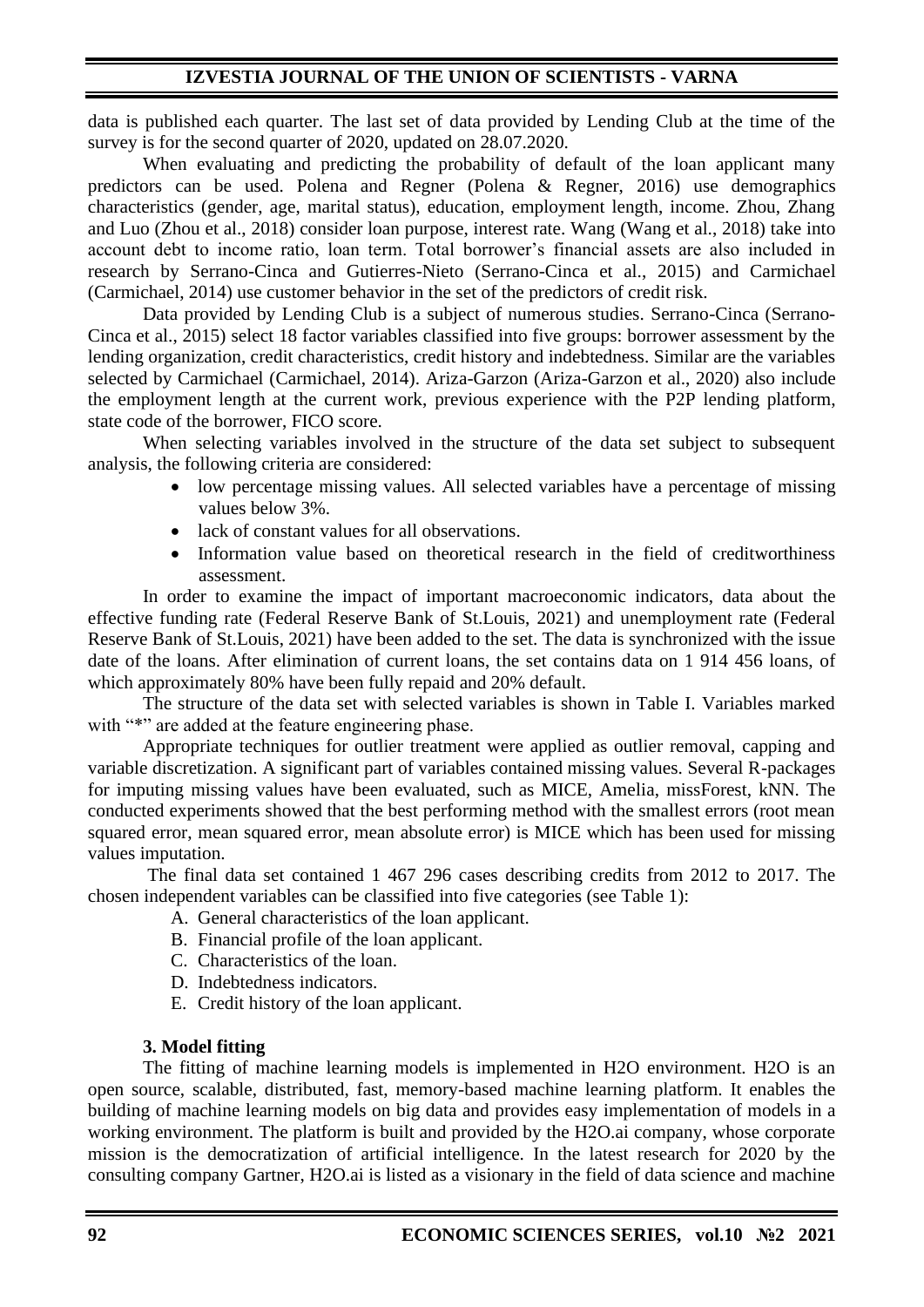# **ИЗВЕСТИЯ НА СЪЮЗА НА УЧЕНИТЕ – ВАРНА**

learning platforms (Krensky et al., 2020) and cloud services for artificial intelligence (Baker et al., 2021).

| <b>Variable</b>       | <b>Description</b>                                                     |
|-----------------------|------------------------------------------------------------------------|
|                       | A. General profile                                                     |
| emp_length_n*         | Employment length (numeric)                                            |
| home_ownership        | The home ownership status provided by the borrower                     |
|                       | <b>B.</b> Financial profile                                            |
| annual_inc            | The self-reported annual income                                        |
| fico*                 | Average FICO score of the borrower                                     |
| mort_acc              | Number of mortgage accounts.                                           |
| num_bc_tl             | Number of bankcard accounts                                            |
| num_il_tl             | Number of installment accounts                                         |
| num_sats              | Number of satisfactory accounts                                        |
| pub_rec               | Number of derogatory public records                                    |
| tot cur bal           | Total current balance of all accounts                                  |
| total_bal_ex_mort     | Total credit balance excluding mortgage                                |
| total_bc_limit        | Total bankcard credit limit                                            |
| verification_status   | Indicates if income was verified by LC, not verified, or if the income |
|                       | source was verified                                                    |
|                       | <b>C.</b> Loan characteristics                                         |
| loan_amnt             | The listed amount of the loan applied for by the borrower              |
| purpose               | A category provided by the borrower for the loan request.              |
| term                  | The number of payments on the loan - 36 or 60.                         |
| title words*          | Number of words used by the borrower to describe the loan              |
| Indebtedness          |                                                                        |
| bc_util               | Total current balance to credit limit for all bankcard accounts.       |
| dti                   | Total monthly debt payments excl. mortgage and the requested loan,     |
|                       | divided by the monthly income.                                         |
| dti loan*             | Principal payment of the requested loan to monthly income              |
| num_rev_tl_bal_gt_0   | Number of revolving trades with balance $>0$                           |
| revol_bal             | Total credit revolving balance                                         |
| revol_util            | Revolving line utilization rate                                        |
|                       | D. Credit history                                                      |
| mnths_since_first_crl | Months since first credit line opened                                  |
| mo_sin_old_il_acct    | Months since oldest bank installment account opened                    |
| mo_sin_old_rev_tl_op  | Months since oldest revolving account opened                           |
| open_acc              | The number of open credit lines in the borrower's credit file.         |
| total acc             | The total number of credit lines in the borrower's credit file         |

| Table 1. Dataset structure |  |
|----------------------------|--|
|----------------------------|--|

For model training we consider homogeneous ensembles based on decision trees (XGBoost, extreme gradient boosted decision trees, gradient boosting machine, distributed random forest), deep learning networks and stacked ensembles, supported by H2O. Stacked ensemble is a heterogeneous ensemble algorithm that finds the optimal combination of a set of prognostic models using a process called "stacking" (H2O.ai, 2020). These ensembles support regression, binary and multinomial classification. The concept of combining models and stacking them into an ensemble model was published in 2007 (Van der Laan et al., 2007) and further developed in 2010 Polley &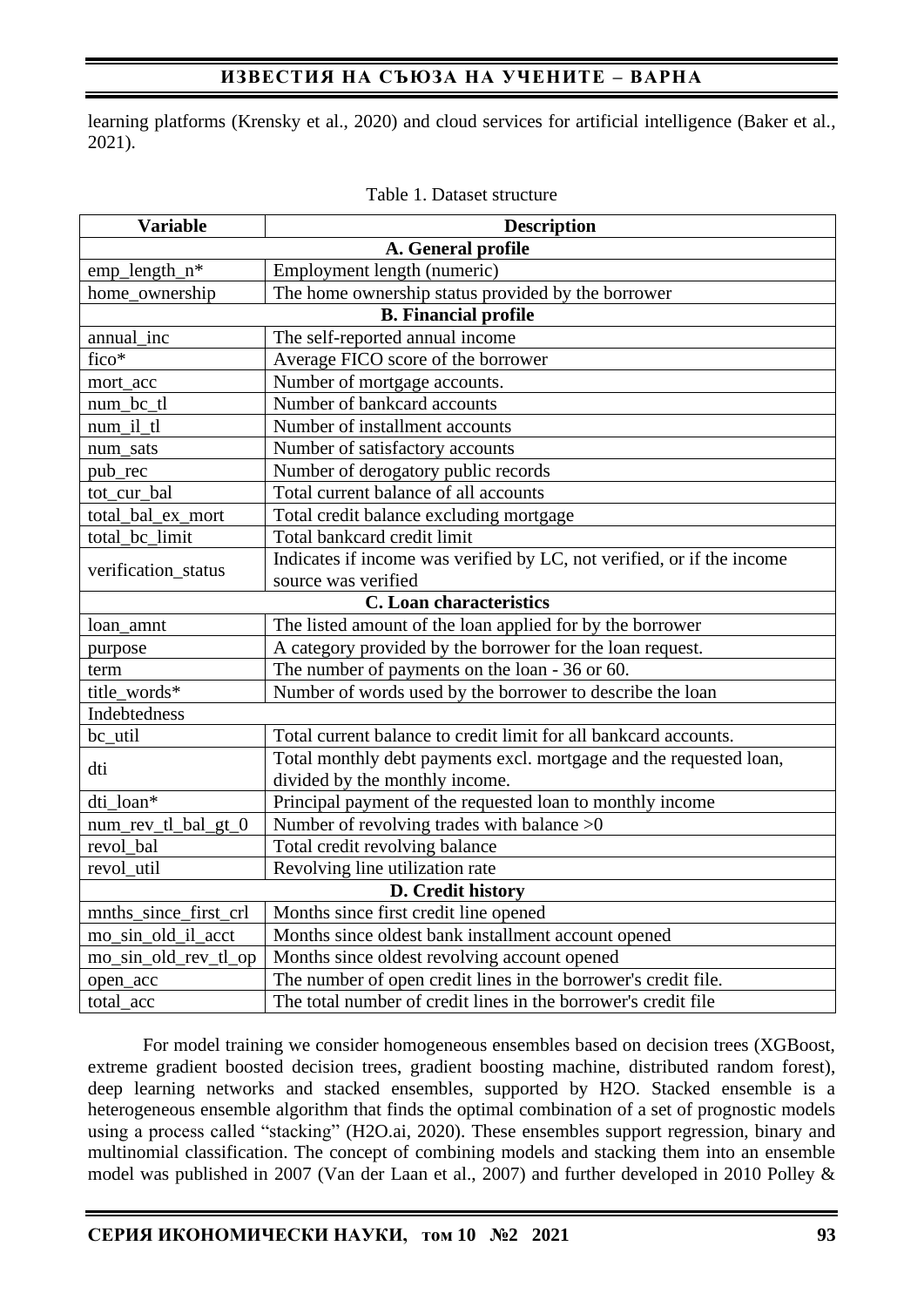Van der Laan, 2010). These two publications use the term "super learner" to mean heterogeneous ensemble models with the arrangement of models based on different algorithms and the use of cross-validation to build the combining algorithm, the so-called "metalearner".

The models had been training with h2o.automl() function with set parameters for class balance, maximum number of models 20, excluding the two stacked ensembles, 5-fold cross validation, stopping metric logloss and time limit of 10800 seconds. As a result, 2 heterogeneous ensembles and 20 base classifiers had been trained, broken down by algorithm type, as follows: 7 with XGBoost, 7 – Gradient Boosting Machine, 3 – Deep Learning, 2 – Distributed Random Forest and 1 – Generalized Linear Model.

### **4. Model comparison**

When assessing the performance of models, the cost matrix was considered. Costs due to misclassification of good credit as bad are equal to lost profits due to refusal of the loan request. These costs amount to USD 2616, which is the average profit of a loan repaid. The costs incurred by the incorrect classification of bad credit as good are equal to USD 5952, as is the average loss on a default loan.

The performance of the best ten models on the test set is shown in Table II. All models were applied to a test set of 406 368 cases where the total actual profit was USD 400 814 860. Using the values of an average profit and loss, an estimated profit that Lending Club would have received as a result of applying the relevant model was calculated. It is assumed that when using a trained model, all loans for which there is a negative prediction are canceled and all positively predicted loans are approved. The estimated profit shall be equal to the profit from the correctly classified actual positive cases plus losses from the incorrectly classified actual negative cases, with losses recorded with a negative sign. The "Lift" column calculates the percentage change in estimated profit relative to the actual profit Lending Club received from these loans. In the last column "Default ratio" the share of bad loans is calculated if the P2P lending platform applies the relevant model and decides to approve or refuse the loan request based on the predictions generated by the model.

| <b>Model</b>                            | <b>Sensitivity</b> | <b>Specificity</b> | Lift | Default ratio |
|-----------------------------------------|--------------------|--------------------|------|---------------|
| StackedEnsemble-All Models              | 0.7561             | 0.5312             | 9%   | 13%           |
| StackedEnsemble-<br><b>BestOfFamily</b> | 0.7474             | 0.5408             | 8%   | 13%           |
| XGB 3                                   | 0.7008             | 0.6046             | 5%   | 12%           |
| DRF 1                                   | 0.6964             | 0.6112             | 5%   | 12%           |
| $XGB_1$                                 | 0.7424             | 0.5414             | 7%   | 13%           |
| GBM 3                                   | 0.7297             | 0.5596             | 6%   | 12%           |
| XGB 4                                   | 0.7073             | 0.5915             | 5%   | 12%           |
| $XGB_GR_3$                              | 0.7054             | 0.5936             | 5%   | 12%           |
| XGB GR 1                                | 0.7044             | 0.5950             | 5%   | 12%           |
| XRT 1                                   | 0.7226             | 0.5655             | 5%   | 12%           |

| Table 2. Performance of the top ten models |
|--------------------------------------------|
|--------------------------------------------|

The ratio between costs related to misclassification is approximately 1:3 in favor of the negative class, i.e., losses from misclassifying a negative case as positive are three times higher than lost profits in misclassifying a positive case as negative. At the same time, the expected distribution between the two classes is 1:4 in favor of the positive class. The evaluation measures showed that models with better accuracy and Kappa values were those with better recognition of the positive cases.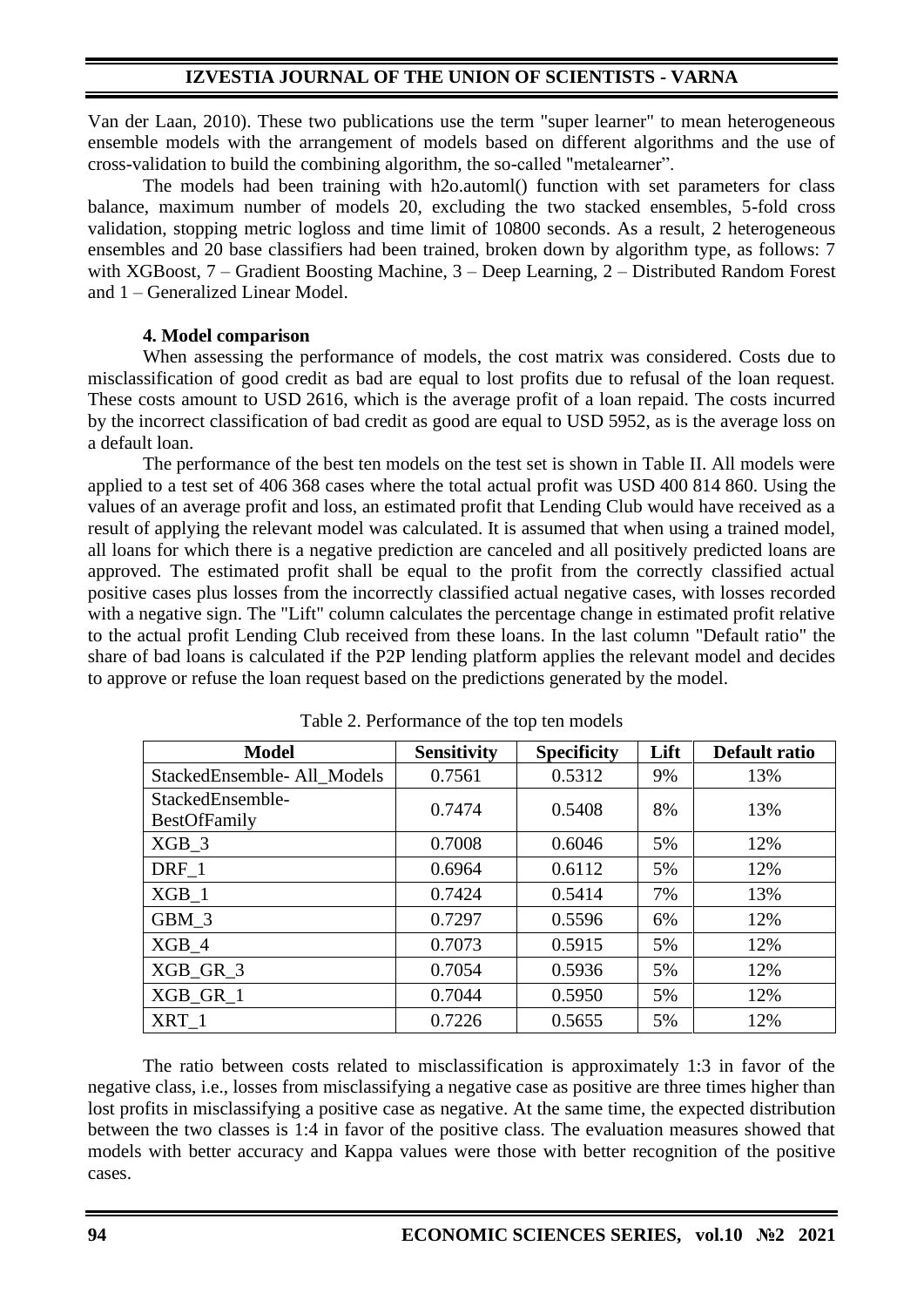### **ИЗВЕСТИЯ НА СЪЮЗА НА УЧЕНИТЕ – ВАРНА**

In all models, the default ratio after model application is significantly lower than the default ratio in the original set. For the ten models presented in Table II, this ratio ranges from 12% to 13%, while in the data set this ratio is about 20%. This strongly supports the advantages of machine learning models for credit risk prediction and reduction of the share of bad credits.

The highest profit lift (9%) was observed in the heterogeneous ensemble model StackedEnsemble AllModels. It had the highest Kappa values (0.2356) and sensitivity (0.7561). Therefore, this model was chosen to demonstrate profit maximization by setting the optimal threshold.

#### **5. Calculating the best threshold value**

The probability threshold for positive class predictions (p0) is set by the algorithms to achieve a maximum value of F1 score. In the selected best model StackedEnsemble-AllModels this threshold is set at 0.815, achieving F1 score of 0.811. This means that all cases where p0 is above 0.815 are classified as positive and the rest as negative.

In determining the level of the optimal threshold for maximizing profit, we apply the proposed approach of calculation. For the heterogeneous ensemble method according to the proposed methodology its value is 0.625. With threshold of 0.625 the profit lift is 16%, i.e., 7% higher than the lift with the 0.811 threshold calculated by the algorithm. Lowering the p0 threshold in general leads to an increase in the number of positive predictions, and hence to better sensitivity of the model. Models that achieve higher levels of profit are not necessarily the most accurate, but those where there is a sufficiently good ability to correctly classify positive cases. Of course, too low p0 values would lead to an increase in misclassified bad loans, and hence to an increase in the default ratio.

At the same time, we should recognize that this optimal threshold is as adapted as possible to the cases of the test set. To see if its value is applicable in other cases, another method of calculating cumulative profit is also applied. As established at the preliminary analysis, there are large variations in profits and losses in different categories of loans. Further research on these indicators shows that differences are also observed between loans from different subcategories, but the average levels of profit and loss in the training and test set for loans of the same subcategory and status are approximately equal. Therefore, to examine whether the optimal level of p0 does not depend on the specific cases, the average earnings of a fully repaid loan and the average loss of one bad loan for all loans of a subcategory were used (see Figure 2). When considering the real financial results for the subcategory and loan status, for the test data set, the optimal threshold is 0.625 which is relatively close to the 0.651 value calculated with average results by subcategory.



● Realized profit ● Profit averaged by subcategories

Figure 2. Real and averaged cumulative profit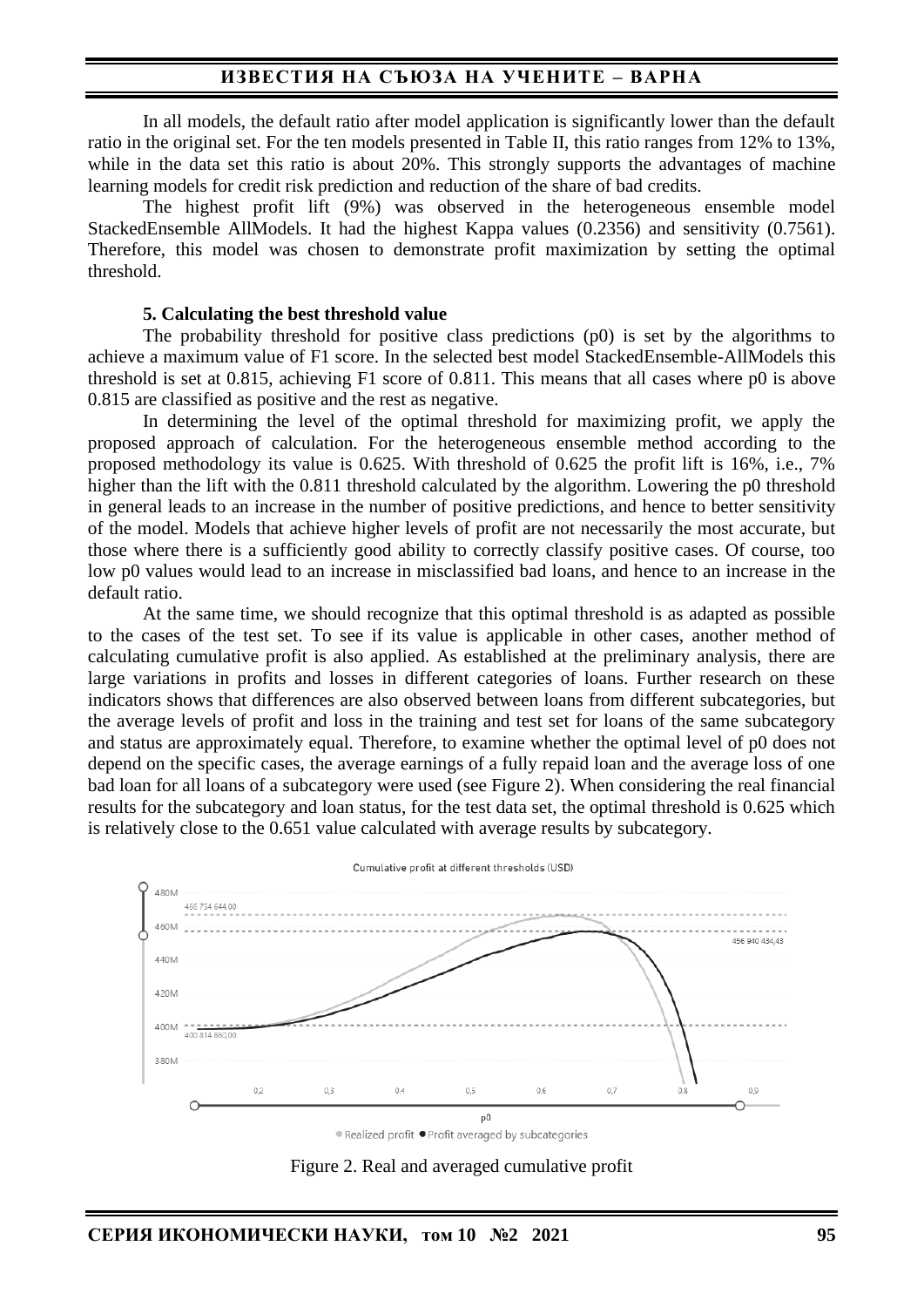Experiments were also carried out with other samples to determine the optimal threshold in both ways – using real and average profits and losses. The results show stability of the levels of the optimal threshold, and we can therefore conclude that to maximize the profit of applying the trained model to new, unknown data, p0 levels in the range of 0.62 to 0.65 should be considered, not those above 0.8 that determine an optimal F1 score.

### **6. Credit portfolio structure before and after machine learning application**

Maintaining a diversified loan portfolio is an important element of the overall risk management strategy for the online P2P lending platform. Therefore, an examination of the structure of the portfolio of loans from the different categories of before and after application of machine learning models has been carried out. The purpose of such research is to determine whether there is a change in the structure of loans by the different categories. To analyze the effect of applying trained machine learning models, a comparison was also made regarding the default ratio in the test set before and after classifying cases with the best heterogeneous ensemble method – StackedEnsemble\_AllModels. The results of the comparative calculations are given in Figure 3. For each category, the values of the indicators before and after application of the model are presented. Metrics measuring the structure and default ratio after applying the model are calculated based on the positive predictions generated by the model at the selected optimal threshold p0 for maximum profit. The aim is to simulate a scenario in which Lending Club applies the trained model during credit request process and approves only those where there is a positive prediction with a probability level above the selected threshold. Falsely positive cases are loans that are incorrectly defined as good and funded. Their number is used to calculate the default after applying the model.

As evident from Figure 3 the most significant decrease in default ratio at about 20% is observed for the riskier categories – E, F, G. These figures reveal that the trained model is better at identifying bad loans in these categories as opposed to loans in the higher categories – A, B, C and D.



Default ratio before and after applying machine learning

Figure 3. Default ratio by subcategories before and after machine learning implementation

The structure of the loan portfolio by category before and after machine learning implementation is shown on Figure 4. As evident from the figure the structure of the loan portfolio by category is generally maintained. If we assume model implementation for credit approval, the relative shares of loans of categories A, B, C will increase, with the largest increase being seen in category B. The relative shares of loans in the riskier categories D, E, F, G would decrease, with the largest reduction of 2.2 % in category F loans. These changes confirm the hypothesis that the use of machine learning models helps diversify the loan portfolio while improving its structure by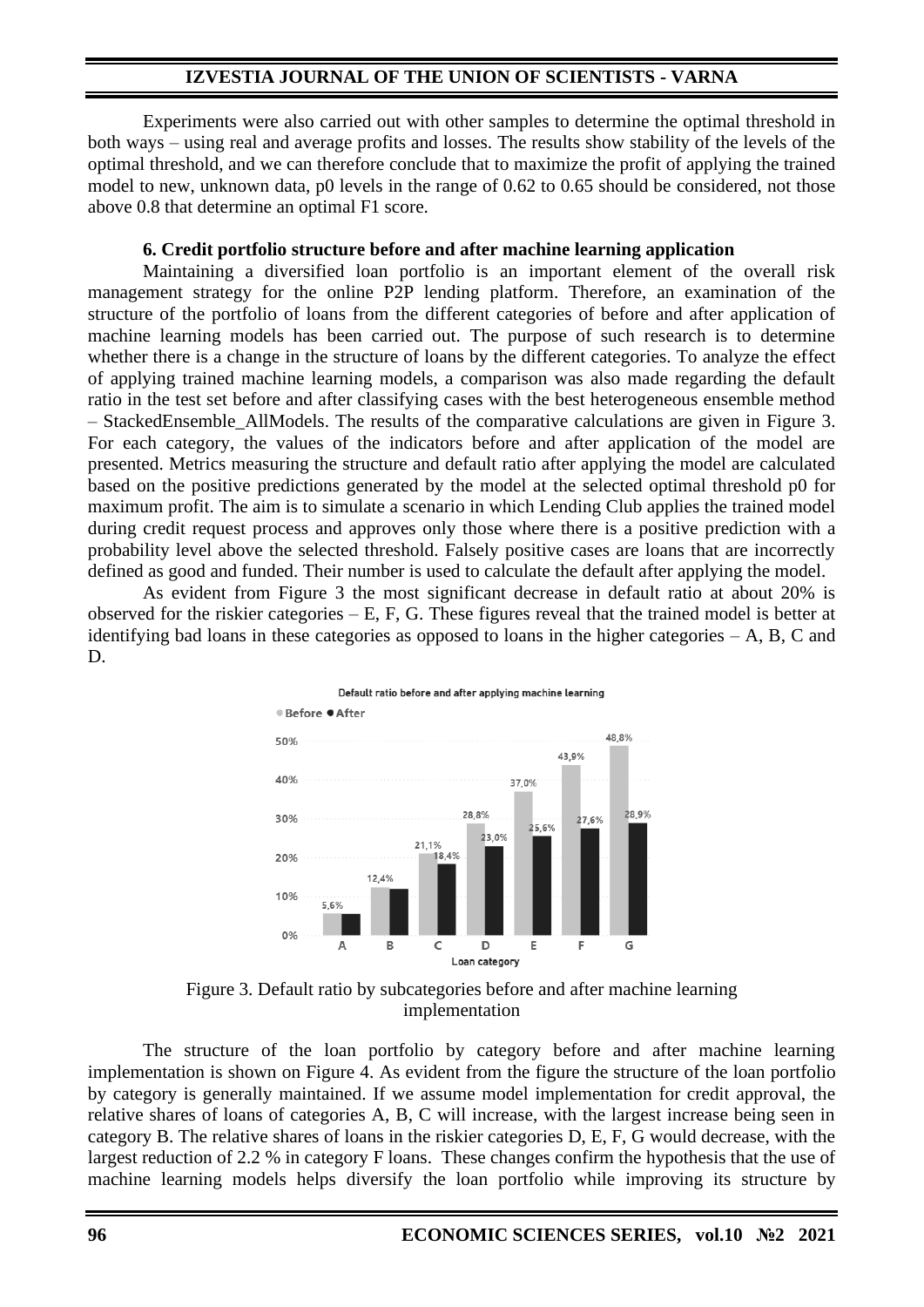# **ИЗВЕСТИЯ НА СЪЮЗА НА УЧЕНИТЕ – ВАРНА**



#### increasing the share of credit in the better performing categories.

Figure 4. Credit portfolio structure before and after applying machine learning models

Significant changes in the reduction in the share of bad loans are observed after machine learning for the general data set. The default ratio for the initial data set is 20% and as a result of predicting with a trained classification model, it could be lowered to 12%-13%.

### **Conclusion**

Analyzing the impact of applying machine learning models by examining structural changes and changes in the default ratio before and after machine learning shows that P2P lending companies can gain important advantages by implementing machine learning models trained according to the approach we offer. First, the default ratio as a result from more accurate predictions can reduce the share of bad loans overall and by category. Another benefit is that machine learning application can improve the credit portfolio structure by increasing the shares of loans from better categories which are likely to repay credits and reducing the share of the riskier loans. Last, but not least, the calculation of the optimal threshold for prediction generation following our proposed approach can maximize profit for the online Peer-to-Peer lending platform and investors. With regards to this results, we recommend using cost matrix and cumulative profit chart to determine the threshold and at the same time consider the traditional measure for evaluation of binomial classification models.

### **References**

- 1. Ariza-Garzon, M. et al. (2020) Explainability of a machine learning granting scoring model in Peer-to-Peer lending. *IEEE Access*. vol.8, pp. 64873 – 64890. doi:10.1109/ ACCESS.2020.2984412.
- 2. Baker, V. et al. (2021) Magic quadrant for cloud ai developer services. [Online] Available from https://www.gartner.com/doc/reprints?id=1-1YGJKJ5P&ct= 200224&st =sb. [Accessed 03/10/2021].
- 3. Carmichael, D. (2014) Modeling default for Peer-to-Peer loans. *SSRN´s eLibrary*. doi:10.2139/ssrn.2529240.
- 4. Dimitrov, G., Petrov, P., Dimitrova, I., Panayotova, G., Garvanov, I., Bychko, O. and Petrova, P. (2020) Increasing the classification accuracy of EEG based brain-computer interface signals. *10th International Conference on Advanced Computer Information Technologies*, ACIT 2020 - Proceedings, pp. 386-390. doi:10.1109/ACIT49673.2020.9208944.
- 5. Federal Reserve Bank of St.Louis (2021) Effective federal funds rate. FRED. Economic Data, [Online] Available from https://fred.stlouisfed.org/series/ FEDFUNDS. [Accessed 17/02/2021].
- 6. Federal Reserve Bank of St.Louis (2021) Unemployment rate FRED Economic Data, [Online]